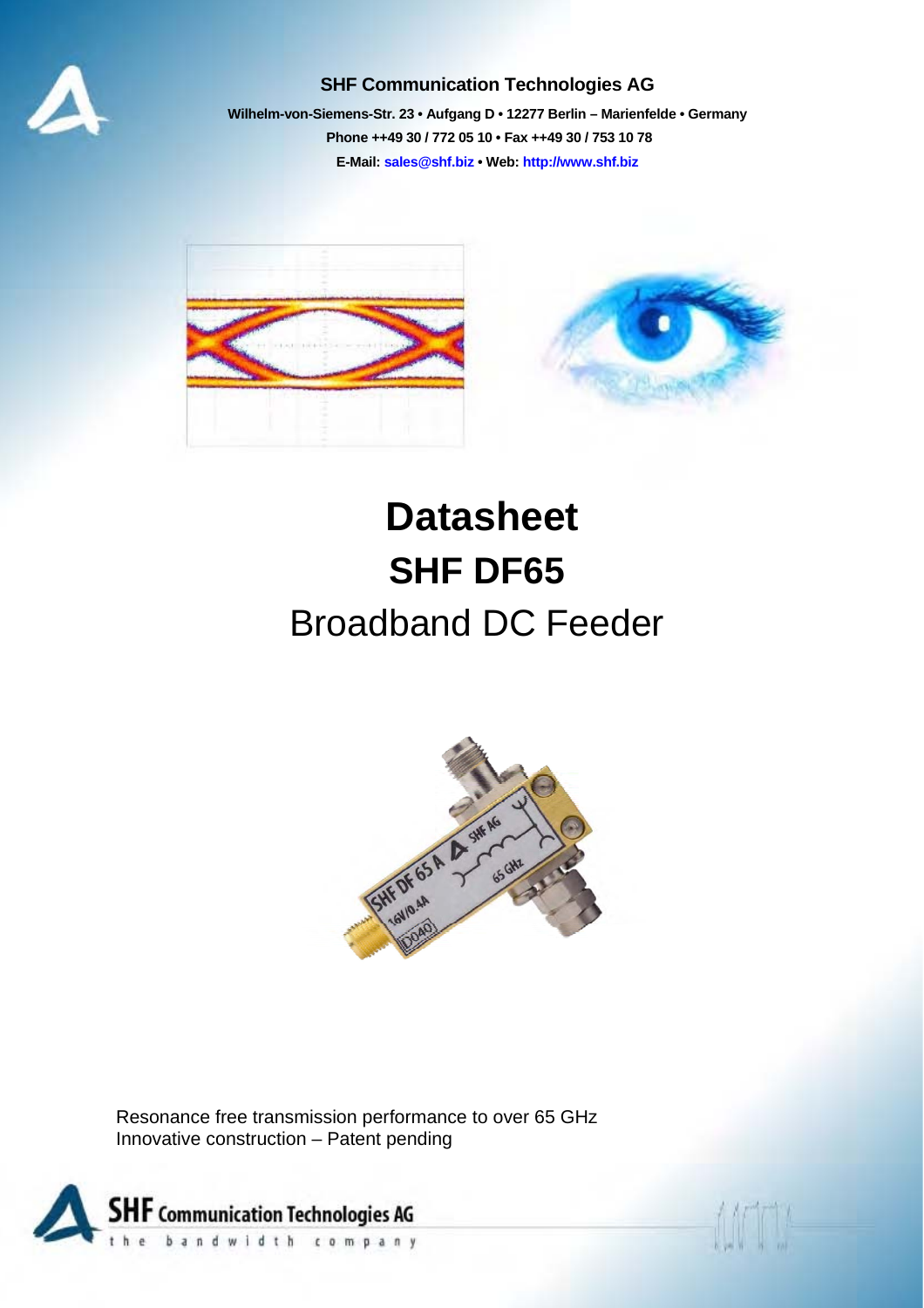

| <b>Parameter</b>          | <b>Symbol</b>     | <b>Unit</b> | <b>Min</b> | <b>Typ</b> | <b>Max</b> | <b>Conditions</b>    |
|---------------------------|-------------------|-------------|------------|------------|------------|----------------------|
| High frequency 3 dB point | <sup>t</sup> HIGH | GHz         | 65         |            |            |                      |
| Insertion loss            | $S_{21}$          | dB          |            | 1          | 1.5        | $<$ 60 GHz           |
| Input return loss         | $S_{11}$          | dB          |            |            | $-17$      | >500 kHz <15 GHz     |
|                           |                   |             |            |            | $-15$      | $<$ 30 GHz           |
|                           |                   |             |            |            | $-10$      | $<$ 65 GHz           |
| Rise time/Fall time       | $t_r/t_f$         | ps          |            |            | 5          | 1090%                |
| Maximum current           | $I_{\text{max}}$  | mA.         |            |            | 400        |                      |
| Maximum voltage *         | $V_{\text{max}}$  |             |            |            | 16         |                      |
| Input connector           |                   |             |            |            |            | $V(1.85 \text{ mm})$ |
| Output connector          |                   |             |            |            |            | $V(1.85$ mm)         |
| <b>Dimensions</b>         |                   | mm          |            |            |            | 40x13x12.6           |

 $\epsilon$ 

 $-5$  $-10$ 

 $-15$ 

 $-20$  $\overline{a}$ 

 $-25$  $51$ 

 $-30$  $-35$ 

 $-40$ 

 $-45$ 

 $-50$   $-1$  0.04 5

 $10$  $15$  $\overline{20}$  25 30 35 40<br>Frequency (GHz)

 $45$  $50$  $55$  $60$  $\overline{65}$ 

 $*$  100V, 200V versions available on request. Note that this affects the  $S_{11}$  specification at low frequencies

## **Insertion loss and input return loss**







Aperture of group delay measurement: 100MHz

SHF reserves the right to change specifications and design without notice – SHF DF65 – Rev. 1.0 – 16/DEC/2003 Page 2/3